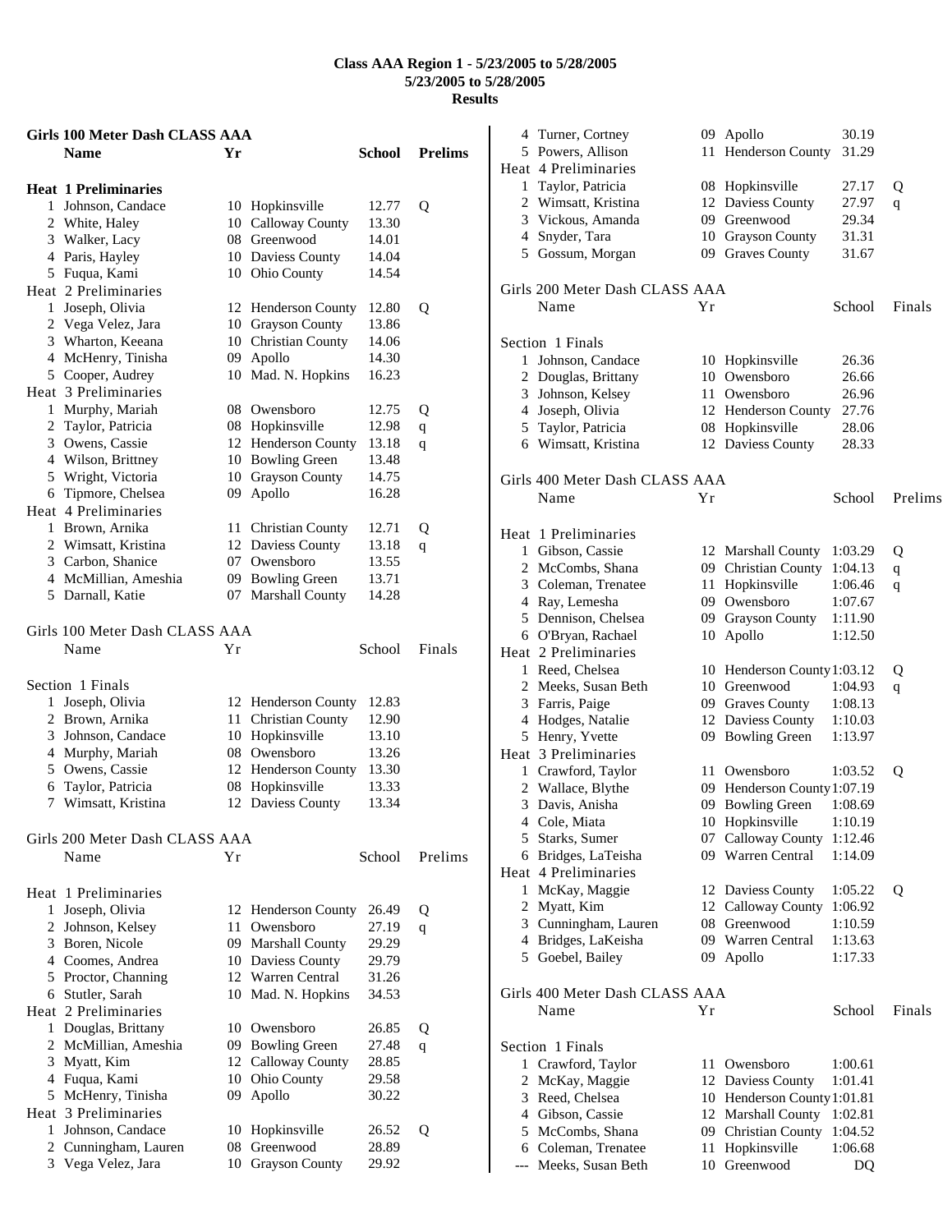|                | Girls 800 Meter Run CLASS AAA  |    |                             |                     |        |
|----------------|--------------------------------|----|-----------------------------|---------------------|--------|
|                | Name                           | Υr |                             | School              | Finals |
|                |                                |    |                             |                     |        |
| Section 1<br>1 | Wagers, Bethany                |    | 12 Marshall County          | 2:32.61             |        |
|                | 2 Bohrman, Cara                |    | 09 Marshall County          | 2:32.98             |        |
|                |                                |    |                             | 2:33.14             |        |
|                | 3 Stodghill, Christina         |    | 12 Apollo                   |                     |        |
|                | 4 Beach, Elizabeth             |    | 09 Graves County            | 2:35.28             |        |
|                | 5 Preece, Lauren               |    | 09 Daviess County           | 2:35.78             |        |
|                | 6 Quisenberry, Adair           |    | 09 Daviess County           | 2:38.08             |        |
|                | 7 Miller, Ashley               |    | 09 Owensboro                | 2:38.78             |        |
|                | 8 Washington, Cheryl           |    | 07 Hopkinsville             | 2:41.12             |        |
|                | 9 Davis, Teryl                 |    | 12 Grayson County           | 2:42.52             |        |
|                | 10 Reeves, Megan               |    | 10 Greenwood                | 2:44.36             |        |
|                | 11 Ross, Beth                  |    | 10 Calloway County 2:45.15  |                     |        |
|                | 12 Deig, Emily                 |    | 09 Henderson County 2:47.79 |                     |        |
|                | 13 Windham, Jeni               |    | 11 Greenwood                | 2:49.53             |        |
| Section 2      |                                |    |                             |                     |        |
|                | 1 Mattingly, Alicia            |    | 09 Grayson County           | 2:42.70             |        |
|                | 2 Staples, Jordan              |    | 09 Henderson County 2:46.1h |                     |        |
|                | 3 Lyles, Ariel                 |    | 09 Bowling Green            | 2:46.5h             |        |
|                | 4 Baughman, Hannah             |    | 09 Mad. N. Hopkins 2:46.9h  |                     |        |
|                | 5 Randolph, Danielle           |    | 08 Owensboro                | 2:48.0 <sub>h</sub> |        |
|                | 6 Gentry, Carrie               |    | 11 Apollo                   | 2:48.7h             |        |
|                | 7 Atwood, Marie                |    | 11 Bowling Green            | 2:53.4h             |        |
|                | 8 Hoover, Marianne             |    | 09 Hopkinsville             | 2:57.0h             |        |
|                | 9 Dale, Tatum                  |    | 09 Calloway County 3:00.5h  |                     |        |
|                | Girls 1600 Meter Run CLASS AAA |    |                             |                     |        |
|                | Name                           | Υr |                             | School              | Finals |
|                |                                |    |                             |                     |        |
| Section 1      |                                |    |                             |                     |        |
|                | 1 Miller, Taylor               |    | 12 Daviess County           | 5:26.58             |        |
|                | 2 Washington, Cheryl           |    | 07 Hopkinsville             | 5:37.23             |        |
|                | 3 Quisenberry, Adair           |    | 09 Daviess County           | 5:38.20             |        |
|                | 4 Summers, Megan               |    | 08 Calloway County 5:42.57  |                     |        |
|                | 5 David, Shea                  |    | 12 Marshall County          | 5:48.21             |        |
|                | 6 Creason, Leah                |    | 11 Marshall County          | 5:55.21             |        |
|                | 7 Windham, Jeni                |    | 11 Greenwood                | 5:56.98             |        |
|                | 8 Roberts, Bethanie            |    | 10 Owensboro                | 5:58.68             |        |
| 9              | Baughman, Hannah               |    | 09 Mad. N. Hopkins 6:03.49  |                     |        |
|                |                                |    | 09 Bowling Green            | 6:10.13             |        |
| Section 2      | 10 Lyles, Ariel                |    |                             |                     |        |
|                | Mattingly, Alicia              |    |                             | 6:00.92             |        |
| $\mathbf{1}$   |                                |    | 09 Grayson County           |                     |        |
|                | 2 Darnell, Shara               |    | 09 Graves County            | 6:06.43             |        |
|                | 3 Deig, Emily                  |    | 09 Henderson County 6:13.66 |                     |        |
|                | 4 Bonham, Kelcy                |    | 07 Greenwood                | 6:20.04             |        |
|                | 5 Pickens, Katie               |    | 10 Apollo                   | 6:27.85             |        |
|                | 6 Hybarger, Brittney           |    | 09 Henderson County 6:31.31 |                     |        |
|                | 7 Dale, Tatum                  |    | 09 Calloway County          | 6:37.99             |        |
|                | 8 Rowland, Victoria            |    | 08 Graves County            | 6:40.09             |        |
|                | Girls 3200 Meter Run CLASS AAA |    |                             |                     |        |
|                | Name                           | Υr |                             | School              | Finals |
| Section 1      |                                |    |                             |                     |        |
| 1              | Miller, Taylor                 |    | 12 Daviess County           | 12:04.79            |        |
|                | 2 Osborne, Keela               |    | 11 Greenwood                | 12:41.29            |        |
|                | 3 Summers, Megan               |    | 08 Calloway County 12:55.04 |                     |        |
|                | 4 Weaver, Ashley               |    | 10 Daviess County 13:02.55  |                     |        |
|                |                                |    |                             |                     |        |

|    | 5 Roberts, Bethanie                |    | 10 Owensboro                        | 13:15.02       |              |
|----|------------------------------------|----|-------------------------------------|----------------|--------------|
|    | 6 Janes, Elaina                    |    | 11 Graves County                    | 13:41.75       |              |
|    | 7 Searle, Lindsay                  |    | 09 Greenwood                        | 13:47.36       |              |
|    | 8 Downey, Anna                     |    | 08 Marshall County 13:58.03         |                |              |
|    | 9 Schroader, Kara                  |    | 08 Marshall County 14:00.74         |                |              |
|    | 10 Duncan, Patricia                |    | 10 Owensboro                        | 14:33.67       |              |
| 11 | Purgerson, Kasey                   |    | 09 Apollo                           | 14:58.72       |              |
|    | 12 Harris, Samantha                |    | 09 Apollo                           | 15:39.07       |              |
|    | 13 Deig, Emily                     |    | 09 Henderson County15:55.55         |                |              |
|    | 14 Hybarger, Brittney              |    | 09 Henderson County16:22.65         |                |              |
|    | --- Atwood, Marie                  |    | 11 Bowling Green                    | DNF            |              |
|    | Girls 100 Meter Hurdles CLASS AAA  |    |                                     |                |              |
|    | Name                               | Yr |                                     | School         | Prelims      |
|    | Heat 1 Preliminaries               |    |                                     |                |              |
|    | 1 Crafton, Jessica                 |    | 08 Henderson County                 | 17.16          | Q            |
|    | 2 Wyatt, Halee                     |    | 12 Calloway County                  | 17.80          | Q            |
|    | 3 Pendleton, Kelsey                |    | 11 Christian County                 | 19.80          |              |
|    | 4 Payne, Olivia                    |    | 10 Apollo                           | 20.18          |              |
| 5  | Denson, Ronneja                    |    | 09 Hopkinsville                     | 20.60          |              |
|    | 6 Ray, Tana                        |    | 12 Grayson County                   | 20.73          |              |
|    | Heat 2 Preliminaries               |    |                                     |                |              |
|    | 1 Dirkes, Laken                    |    | 10 Marshall County                  | 16.11          | Q            |
|    | 2 Vega Velez, Jara                 |    | 10 Grayson County                   | 18.21          | Q            |
|    | 3 Ohneck, Erika                    |    | 11 Daviess County                   | 18.54          | $\mathbf{q}$ |
|    | 4 Farmer, Kendra                   |    | 09 Hopkinsville                     | 20.85          |              |
|    | 5 Wilson, America                  |    | 09 Bowling Green                    | 21.58          |              |
|    | Heat 3 Preliminaries               |    |                                     |                |              |
|    | 1 Johnson, Kelsey                  |    | 11 Owensboro                        | 15.90          | Q            |
|    | 2 Addington, Natalie               |    | 10 Daviess County                   | 18.46          | Q            |
|    | 3 Winquist, Talitha                |    | 10 Greenwood                        | 18.73          |              |
|    | 4 McDivitt, Rachel                 | 09 | Apollo                              | 19.50          |              |
|    | 5 Darnall, Katie                   |    | 07 Marshall County                  | 20.17          |              |
|    | Girls 100 Meter Hurdles CLASS AAA  |    |                                     |                |              |
|    | Name                               | Υr |                                     | School         | Finals       |
|    |                                    |    |                                     |                |              |
|    | Section 1 Finals                   |    |                                     |                |              |
|    | 1 Dirkes, Laken                    |    | 10 Marshall County                  | 16.01          |              |
|    | 2 Johnson, Kelsey                  | 11 | Owensboro                           | 16.07          |              |
|    | 3 Crafton, Jessica                 |    | 08 Henderson County                 | 16.98          |              |
|    | 4 Wyatt, Halee                     |    | 12 Calloway County                  | 17.81          |              |
|    | 5 Vega Velez, Jara                 |    | 10 Grayson County                   | 17.84          |              |
|    | 6 Ohneck, Erika                    |    | 11 Daviess County                   | 18.08          |              |
|    | Section 1 Finals                   |    | (Girls 100 Meter Hurdles CLASS AAA) |                |              |
|    | Name                               | Υr |                                     | School         | Finals       |
| 7  | Addington, Natalie                 |    | 10 Daviess County                   | 18.18          |              |
|    | Girls 300 Meter Hurdles CLASS AAA  |    |                                     |                |              |
|    | Name                               | Yr |                                     | School         | Prelims      |
|    |                                    |    |                                     |                |              |
|    | Heat 1 Preliminaries               |    |                                     |                |              |
| 1  | Meade, Chelsea                     |    | 08 Graves County                    | 50.66          | Q            |
|    | 2 Lewis, Kelsey                    |    | 10 Christian County                 | 51.30          | Q            |
|    | 3 Gibson, Tai                      |    | 11 Warren Central                   | 54.00<br>54.34 |              |
| 5  | 4 Tapp, Sydney<br>McDivitt, Rachel |    | 09 Daviess County                   | 54.64          |              |
| 6  | Denson, Ronneja                    |    | 09 Apollo<br>09 Hopkinsville        | 1:03.01        |              |
|    | Heat 2 Preliminaries               |    |                                     |                |              |
|    |                                    |    |                                     |                |              |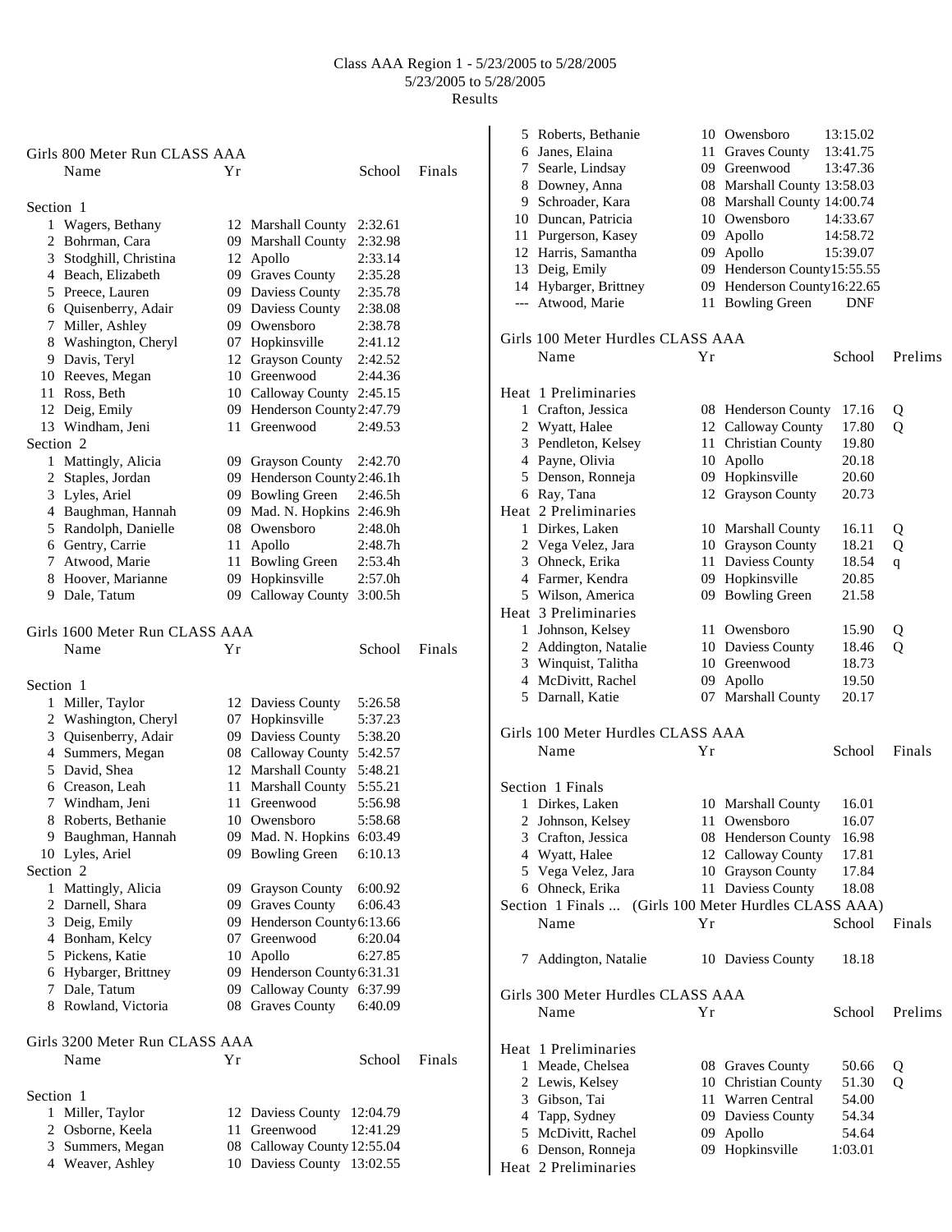| 1              | Dirkes, Laken<br>2 Ohneck, Erika      |    | 50.24<br>10 Marshall County<br>11 Daviess County<br>51.51 | Q<br>Q |
|----------------|---------------------------------------|----|-----------------------------------------------------------|--------|
| 3              | Hill, Hillary                         |    | 10 Bowling Green<br>51.74                                 | q      |
|                | 4 Ray, Tana                           |    | 12 Grayson County<br>56.75                                |        |
|                | 5 Winquist, Talitha                   |    | 10 Greenwood<br>58.28                                     |        |
|                | 6 Swift, Melissa                      |    | 09 Graves County<br>1:02.25                               |        |
|                | Heat 3 Preliminaries                  |    |                                                           |        |
|                | 1 Crafton, Jessica                    |    | 08 Henderson County                                       |        |
|                |                                       |    | 50.51<br>57.28                                            | Q      |
|                | 2 Vega Velez, Jara<br>3 Payne, Olivia |    | 10 Grayson County                                         | Q      |
|                |                                       | 10 | Apollo<br>59.32                                           |        |
|                | 4 Darnall, Katie                      | 07 | Marshall County<br>1:01.12                                |        |
|                | 5 Farmer, Kendra                      | 09 | Hopkinsville<br>1:06.42                                   |        |
|                | Girls 300 Meter Hurdles CLASS AAA     |    |                                                           |        |
|                | Name                                  | Υr | School                                                    | Finals |
|                | Section 1 Finals                      |    |                                                           |        |
|                | 1 Dirkes, Laken                       |    | 10 Marshall County<br>48.47                               |        |
|                | 2 Lewis, Kelsey                       |    | 10 Christian County<br>49.86                              |        |
|                | 3 Ohneck, Erika                       |    | 11 Daviess County<br>50.23                                |        |
|                | 4 Hill, Hillary                       |    | 10 Bowling Green<br>50.60                                 |        |
|                | 5 Crafton, Jessica                    |    | 08 Henderson County<br>50.93                              |        |
|                | 6 Meade, Chelsea                      |    | 08 Graves County<br>51.43                                 |        |
|                | 7 Vega Velez, Jara                    |    | 10 Grayson County<br>53.87                                |        |
|                | Girls 4x100 Meter Relay CLASS AAA     |    |                                                           |        |
|                | Team                                  |    | Prelims<br>Relay                                          |        |
|                |                                       |    |                                                           |        |
|                | Heat 1 Preliminaries                  |    |                                                           |        |
| $\mathbf{1}$   | Owensboro High School                 |    | 50.13                                                     | Q      |
|                | 1) Crawford, Taylor 11                |    | 2) Johnson, Kelsey 11                                     |        |
|                | 3) Murphy, Mariah 08                  |    | 4) Douglas, Brittany 10                                   |        |
|                | 2 Henderson County                    |    | 51.13                                                     | Q      |
|                | 1) Blaize, Nikki 11                   |    | 2) Joseph, Olivia 12                                      |        |
|                | 3) Owens, Cassie 12                   |    | 4) Reed, Chelsea 10                                       |        |
|                | 3 Marshall County                     |    | 51.23                                                     | Q      |
|                | 1) Ellis, Hannah 08                   |    | 2) Gibson, Cassie 12                                      |        |
|                | 3) Dirkes, Laken 10                   |    | 4) Schroader, Heather 10                                  |        |
| 4              | <b>Bowling Green</b>                  |    | 53.00                                                     | q      |
|                | 1) McMillian, Ameshia 09              |    | 2) Wilson, Brittney 10                                    |        |
|                | 3) Waller, Cierra 12                  |    | 4) Byrd, Shantell 11                                      |        |
|                | 5 Graves County                       |    | 55.87                                                     |        |
|                | 1) Stembridge, Kayla 08               |    | 2) Nance, Kelsey 08                                       |        |
|                | 3) Dowdy, Ashlyn 08                   |    | 4) Lamb, Kayla 08                                         |        |
| ---            | Daviess County                        |    | DQ                                                        |        |
|                | 1) West, Emily 09                     |    | 2) Paris, Hayley 10                                       |        |
|                | 3) McKinley, Meredith 10              |    | 4) Coomes, Andrea 10                                      |        |
|                | Heat 2 Preliminaries                  |    |                                                           |        |
| 1              | <b>Christian County</b>               |    | 50.27                                                     | Q      |
|                | 1) Brown, Arnika 11                   |    | 2) Watkins, Lydia 11                                      |        |
|                | 3) Oldham, Cami 11                    |    | 4) Hester, Sherria 08                                     |        |
| $\mathbf{2}^-$ | Apollo                                |    | 51.97                                                     | Q      |
|                | 1) McHenry, Keyocko 11                |    | 2) Kidd, Paris 12                                         |        |
|                | 3) Tutt, Taiwanna 11                  |    | 4) Lawrence, Boo 11                                       |        |
| 3              | Hopkinsville                          |    | 52.34                                                     | Q      |
|                | 1) Cole, Miata 10                     |    | 2) Johnson, Candace 10                                    |        |
|                | 3) Taylor, Patricia 08                |    | 4) Watkins, Shannon 09                                    |        |
|                | 4 Mad. N. Hopkins                     |    | 55.04                                                     |        |
|                | 1) Wallace, Rebekah 11                |    | 2) Hill, Fallon 11                                        |        |
|                | 3) Davenport, Maggie 11               |    | 4) Lash, Keaira 11                                        |        |
| 5              | Greenwood                             |    | 55.54                                                     |        |

|   | 1) Vickous, Amanda 09<br>3) Ashby, Sarah 08                      | 2) Walker, Lacy 08<br>4) Stanley, Loryn 08              |   |
|---|------------------------------------------------------------------|---------------------------------------------------------|---|
|   | 6 Grayson County<br>1) Wright, Victoria 10<br>3) Snyder, Tara 10 | 58.81<br>2) Anderson, Hannah 08<br>4) Shepherd, Tyra 10 |   |
|   | Girls 4x100 Meter Relay CLASS AAA                                |                                                         |   |
|   | Team                                                             | Finals<br>Relay                                         |   |
|   | Section 1 Finals                                                 |                                                         |   |
|   | 1 Christian County                                               | 50.02                                                   |   |
|   | 1) Brown, Arnika 11                                              | 2) Watkins, Lydia 11                                    |   |
|   | 3) Oldham, Cami 11                                               | 4) Hester, Sherria 08                                   |   |
|   | 2 Owensboro High School                                          | 50.38                                                   |   |
|   | 1) Crawford, Taylor 11                                           | 2) Johnson, Kelsey 11                                   |   |
|   | 3) Murphy, Mariah 08                                             | 4) Douglas, Brittany 10                                 |   |
|   | 3 Henderson County                                               | 51.18                                                   |   |
|   | 1) Blaize, Nikki 11                                              | 2) Joseph, Olivia 12                                    |   |
|   | 3) Owens, Cassie 12                                              | 4) Reed, Chelsea 10                                     |   |
|   | 4 Marshall County                                                | 51.38                                                   |   |
|   | 1) Ellis, Hannah 08                                              | 2) Gibson, Cassie 12                                    |   |
|   | 3) Dirkes, Laken 10                                              | 4) Schroader, Heather 10                                |   |
|   | 5 Apollo                                                         | 52.02                                                   |   |
|   | 1) McHenry, Keyocko 11                                           | 2) Kidd, Paris 12                                       |   |
|   | 3) Tutt, Taiwanna 11                                             | 4) Lawrence, Boo 11                                     |   |
|   | 6 Hopkinsville                                                   | 52.12                                                   |   |
|   | 1) Cole, Miata 10                                                | 2) Johnson, Candace 10                                  |   |
|   | 3) Taylor, Patricia 08                                           | 4) Watkins, Shannon 09                                  |   |
|   | 7 Bowling Green                                                  | 53.12                                                   |   |
|   | 1) McMillian, Ameshia 09                                         | 2) Wilson, Brittney 10                                  |   |
|   | 3) Waller, Cierra 12                                             | 4) Byrd, Shantell 11                                    |   |
|   |                                                                  |                                                         |   |
|   | Girls 4x200 Meter Relay CLASS AAA                                |                                                         |   |
|   | Team                                                             | Prelims<br>Relay                                        |   |
|   | Heat 1 Preliminaries                                             |                                                         |   |
|   | 1 Hopkinsville                                                   | 1:47.16                                                 | Q |
|   | 1) Johnson, Candace 10                                           | 2) Cole, Miata 10                                       |   |
|   | 3) Taylor, Patricia 08                                           | 4) Watkins, Shannon 09                                  |   |
|   | Heat 1 Preliminaries  (Girls 4x200 Meter Relay CLASS AAA)        |                                                         |   |
|   | Team                                                             | Relay<br>Prelims                                        |   |
|   |                                                                  |                                                         |   |
|   | 2 Christian County                                               | 1:47.93                                                 | Q |
|   | 1) Oldham, Cami 11                                               | 2) Watkins, Lydia 11                                    |   |
|   | 3) Hester, Sherria 08                                            | 4) Powell, Leonia 10                                    |   |
|   | 3 Greenwood                                                      | 1:55.17                                                 | Q |
|   | 1) Vickous, Amanda 09                                            | 2) Walker, Lacy 08<br>4) Stanley, Loryn 08              |   |
|   | 3) Cunningham, Lauren 08<br>4 Graves County                      | 1:56.00                                                 |   |
|   | 1) Stembridge, Kayla 08                                          | 2) Beach, Andrea 10                                     |   |
|   | 3) Dowdy, Ashlyn 08                                              | 4) Farris, Paige 09                                     |   |
|   | 5 Daviess County                                                 | 1:58.00                                                 |   |
|   | 1) Gleason, Kelly 10                                             | 2) Paris, Hayley 10                                     |   |
|   | 3) McKinley, Meredith 10                                         | 4) Coomes, Andrea 10                                    |   |
|   | 6 Marshall County                                                | 1:58.40                                                 |   |
|   | 1) Estes, Lexi 09                                                | 2) Boren, Nicole 09                                     |   |
|   | 3) Bohrman, Cara 09                                              | 4) Schroader, Heather 10                                |   |
|   | Heat 2 Preliminaries                                             |                                                         |   |
| 1 | Owensboro High School                                            | 1:46.33                                                 | Q |
|   | 1) Crawford, Taylor 11                                           | 2) Johnson, Kelsey 11                                   |   |
|   | 3) Murphy, Mariah 08                                             | 4) Douglas, Brittany 10                                 |   |
|   |                                                                  |                                                         |   |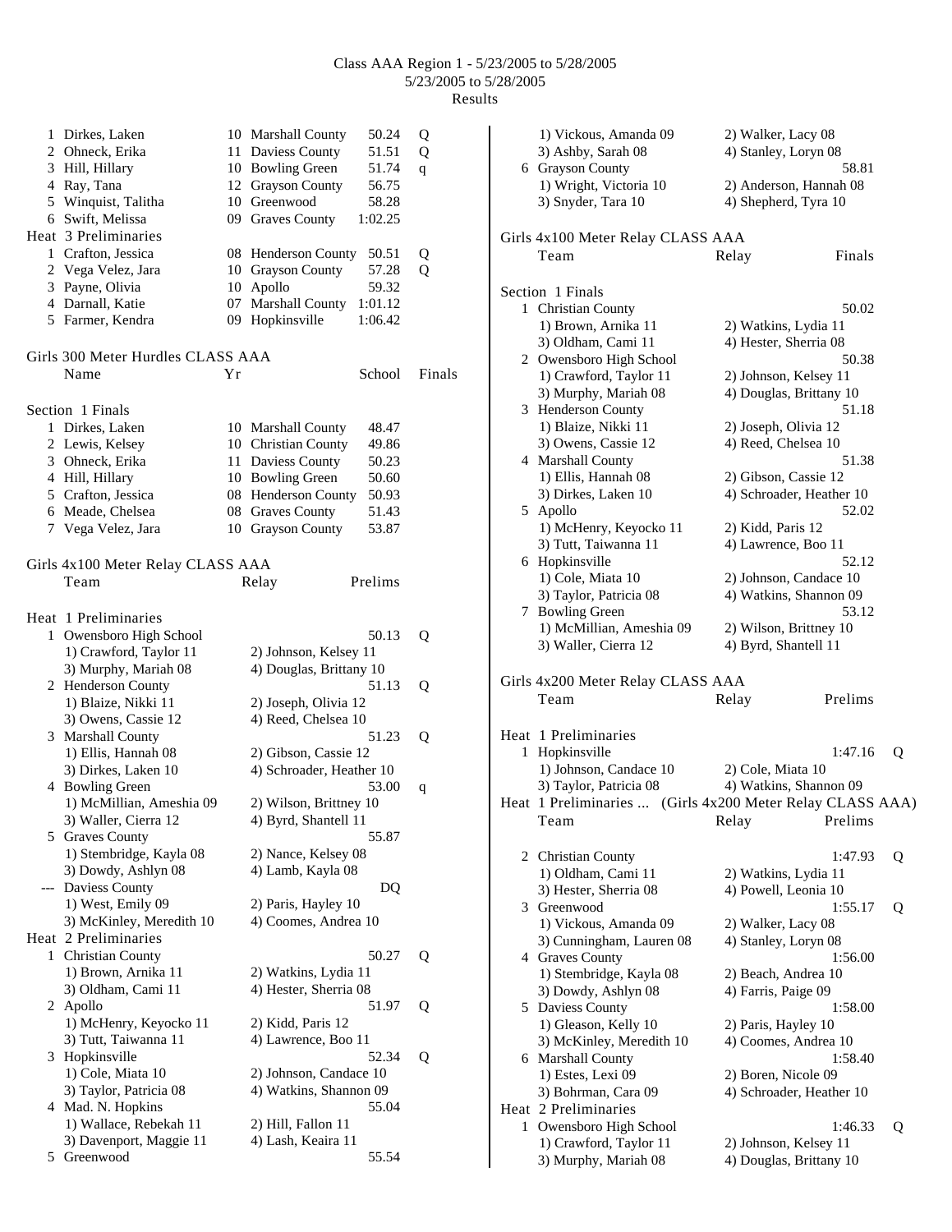|   | 2 Apollo                                       | 1:51.77                                        | Q |
|---|------------------------------------------------|------------------------------------------------|---|
|   | 1) McHenry, Keyocko 11<br>3) Tutt, Taiwanna 11 | 2) Kidd, Paris 12<br>4) Lawrence, Boo 11       |   |
|   | 3 Bowling Green                                | 1:52.17                                        | Q |
|   | 1) Byrd, Shantell 11                           | 2) Sweatt, Ashley 11                           |   |
|   | 3) Waller, Cierra 12                           | 4) Wilson, Brittney 10                         |   |
|   | 4 Calloway County                              | 1:52.94                                        | q |
|   | 1) Wyatt, Halee 12                             | 2) Adams, Rachel 09                            |   |
|   | 3) Myatt, Kim 12                               | 4) White, Haley 10                             |   |
|   | 5 Henderson County                             | 2:02.85                                        |   |
|   | 1) Blaize, Nikki 11                            | 2) Powers, Allison 11                          |   |
|   | 3) Moran, Jessica 09                           | 4) Farley, Elizabeth 12                        |   |
|   | 6 Grayson County                               | 2:05.65                                        |   |
|   | 1) Wright, Victoria 10<br>3) Snyder, Tara 10   | 2) Anderson, Hannah 08<br>4) Shepherd, Tyra 10 |   |
|   |                                                |                                                |   |
|   | Girls 4x200 Meter Relay CLASS AAA              |                                                |   |
|   | Team                                           | Finals<br>Relay                                |   |
|   |                                                |                                                |   |
|   | Section 1 Finals                               |                                                |   |
| 1 | Owensboro High School                          | 1:45.10                                        |   |
|   | 1) Crawford, Taylor 11                         | 2) Johnson, Kelsey 11                          |   |
|   | 3) Murphy, Mariah 08                           | 4) Douglas, Brittany 10                        |   |
|   | 2 Christian County                             | 1:47.17                                        |   |
|   | 1) Oldham, Cami 11                             | 2) Watkins, Lydia 11                           |   |
|   | 3) Hester, Sherria 08                          | 4) Powell, Leonia 10                           |   |
|   | 3 Hopkinsville                                 | 1:48.00                                        |   |
|   | 1) Johnson, Candace 10                         | 2) Cole, Miata 10                              |   |
|   | 3) Taylor, Patricia 08                         | 4) Watkins, Shannon 09<br>1:52.24              |   |
|   | 4 Apollo<br>1) McHenry, Keyocko 11             | 2) Kidd, Paris 12                              |   |
|   | 3) Tutt, Taiwanna 11                           | 4) Lawrence, Boo 11                            |   |
|   | 5 Bowling Green                                | 1:52.91                                        |   |
|   | 1) Byrd, Shantell 11                           | 2) Sweatt, Ashley 11                           |   |
|   | 3) Waller, Cierra 12                           | 4) Wilson, Brittney 10                         |   |
|   | 6 Greenwood                                    | 1:54.11                                        |   |
|   | 1) Vickous, Amanda 09                          | 2) Walker, Lacy 08                             |   |
|   | 3) Cunningham, Lauren 08                       | 4) Stanley, Loryn 08                           |   |
| 7 | Calloway County                                | 1:54.71                                        |   |
|   | 1) Wyatt, Halee 12                             | 2) Adams, Rachel 09                            |   |
|   | 3) Myatt, Kim 12                               | 4) White, Haley 10                             |   |
|   |                                                |                                                |   |
|   | Girls 4x400 Meter Relay CLASS AAA              |                                                |   |
|   | Team                                           | Prelims<br>Relay                               |   |
|   |                                                |                                                |   |
|   | Heat 1 Preliminaries                           | 4:15.64                                        |   |
|   | 1 Graves County<br>1) Gonzalez, Mayra 09       | 2) Beach, Elizabeth 09                         | Q |
|   | 3) Beach, Andrea 10                            | 4) Meade, Chelsea 08                           |   |
|   | 2 Marshall County                              | 4:16.61                                        | Q |
|   | 1) Dirkes, Laken 10                            | 2) Gibson, Cassie 12                           |   |
|   | 3) Ellis, Hannah 08                            | 4) Wagers, Bethany 12                          |   |
|   | 3 Mad. N. Hopkins                              | 4:34.76                                        | Q |
|   | 1) Hill, Fallon 11                             | 2) Davenport, Maggie 11                        |   |
|   | 3) Wallace, Rebekah 11                         | 4) Hill, Farrah 11                             |   |
|   | 4 Grayson County                               | 4:43.07                                        |   |
|   | 1) Dennison, Chelsea 09                        | 2) Wright, Victoria 10                         |   |
|   | 3) Shepherd, Tyra 10                           | 4) Davis, Teryl 12                             |   |
|   | 5 Apollo                                       | 4:57.12                                        |   |
|   | 1) Stodghill, Christina 12                     | 2) Kidd, Paris 12                              |   |
|   | 3) Pickens, Katie 10                           | 4) O'Bryan, Rachael 10                         |   |

|           | --- Daviess County                       | DQ                                                    |   |
|-----------|------------------------------------------|-------------------------------------------------------|---|
|           | 1) Yeckering, Amanda 12                  | 2) Ohneck, Erika 11                                   |   |
|           | 3) McKay, Maggie 12                      | 4) Miller, Taylor 12                                  |   |
|           | Heat 2 Preliminaries                     |                                                       |   |
|           | 1 Christian County                       | 4:16.25                                               | Q |
|           | 1) Watkins, Lydia 11                     | 2) Hester, Sherria 08                                 |   |
|           | 3) McCombs, Shana 09                     | 4) Powell, Leonia 10                                  |   |
|           | 2 Henderson County                       | 4:18.52                                               | Q |
|           | 1) Reed, Chelsea 10                      |                                                       |   |
|           | 3) Farley, Elizabeth 12                  | 2) Wallace, Blythe 09<br>4) Crafton, Jessica 08       |   |
|           |                                          |                                                       |   |
|           | 3 Owensboro High School                  | 4:24.03                                               | Q |
|           | 1) Ray, Lemesha 09                       | 2) Carbon, Shanice 07                                 |   |
|           | 3) Crawford, Taylor 11                   | 4) Miller, Ashley 09                                  |   |
|           | 4 Greenwood                              | 4:36.17                                               | q |
|           | 1) Reeves, Megan 10                      | 2) Stanley, Loryn 08                                  |   |
|           | 3) Cunningham, Lauren 08                 | 4) Meeks, Susan Beth 10                               |   |
|           | 5 Hopkinsville                           | 4:37.64                                               |   |
|           | 1) Washington, Cheryl 07                 | 2) Cole, Miata 10                                     |   |
|           | 3) Coleman, Trenatee 11                  | 4) Tolliver, Brooke 10                                |   |
|           | 6 Bowling Green                          | 4:42.65                                               |   |
|           | 1) Davis, Anisha 09                      | 2) Hill, Hillary 10                                   |   |
|           | 3) Lyles, Ariel 09                       | 4) Sweatt, Ashley 11                                  |   |
|           |                                          |                                                       |   |
|           |                                          |                                                       |   |
|           | Girls 4x400 Meter Relay CLASS AAA        |                                                       |   |
|           | Team                                     | Finals<br>Relay                                       |   |
|           |                                          |                                                       |   |
|           | Section 1 Finals                         |                                                       |   |
|           | 1 Christian County                       | 4:13.29                                               |   |
|           | 1) Watkins, Lydia 11                     | 2) Hester, Sherria 08                                 |   |
|           | 3) McCombs, Shana 09                     | 4) Powell, Leonia 10                                  |   |
|           |                                          | Section 1 Finals  (Girls 4x400 Meter Relay CLASS AAA) |   |
|           | Team                                     | Finals                                                |   |
|           |                                          | Relay                                                 |   |
|           |                                          |                                                       |   |
|           | 2 Marshall County                        | 4:16.49                                               |   |
|           | 1) Dirkes, Laken 10                      | 2) Gibson, Cassie 12                                  |   |
|           | 3) Ellis, Hannah 08                      |                                                       |   |
|           |                                          | 4) Wagers, Bethany 12                                 |   |
|           | 3 Henderson County                       | 4:19.76                                               |   |
|           | 1) Reed, Chelsea 10                      | 2) Wallace, Blythe 09                                 |   |
|           | 3) Farley, Elizabeth 12                  |                                                       |   |
|           |                                          | 4) Crafton, Jessica 08<br>4:19.89                     |   |
|           | 4 Graves County                          |                                                       |   |
|           | 1) Gonzalez, Mayra 09                    | 2) Beach, Elizabeth 09                                |   |
|           | 3) Beach, Andrea 10                      | 4) Meade, Chelsea 08                                  |   |
|           | 5 Owensboro High School                  | 4:20.93                                               |   |
|           | 1) Ray, Lemesha 09                       | 2) Carbon, Shanice 07                                 |   |
|           | 3) Crawford, Taylor 11                   | 4) Miller, Ashley 09                                  |   |
|           | 6 Mad. N. Hopkins                        | 4:21.46                                               |   |
|           | 1) Hill, Fallon 11                       | 2) Davenport, Maggie 11                               |   |
|           | 3) Wallace, Rebekah 11                   | 4) Hill, Farrah 11                                    |   |
|           | 7 Greenwood                              | 4:26.90                                               |   |
|           | 1) Reeves, Megan 10                      | 2) Stanley, Loryn 08                                  |   |
|           | 3) Cunningham, Lauren 08                 | 4) Meeks, Susan Beth 10                               |   |
|           |                                          |                                                       |   |
|           |                                          |                                                       |   |
|           | Girls 4x800 Meter Relay CLASS AAA        |                                                       |   |
|           | Team                                     | Finals<br>Relay                                       |   |
|           |                                          |                                                       |   |
| Section 1 |                                          |                                                       |   |
|           | 1 Marshall County                        | 10:12.3h                                              |   |
|           | 1) Wagers, Bethany 12                    | 2) Gibson, Cassie 12                                  |   |
|           | 3) David, Shea 12                        | 4) Creason, Leah 11                                   |   |
|           | 2 Daviess County<br>1) Miller, Taylor 12 | 10:18.4h                                              |   |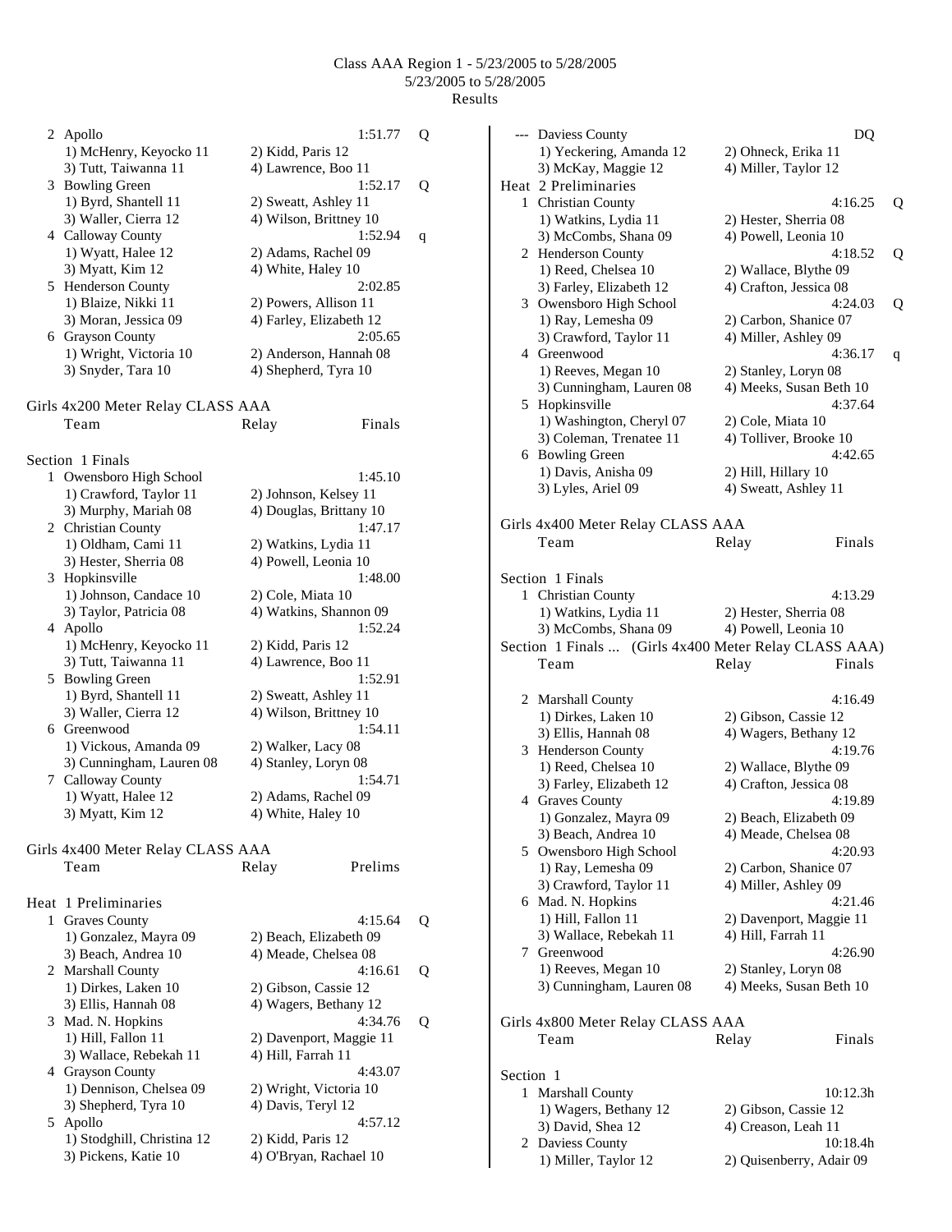| 3) Preece, Lauren 09          |    | 4) Weaver, Ashley 10      |          |         |   | Boys 200 Meter Dash CLASS AAA                         |    |                           |        |              |
|-------------------------------|----|---------------------------|----------|---------|---|-------------------------------------------------------|----|---------------------------|--------|--------------|
| 3 Greenwood                   |    |                           | 10:27.7h |         |   | Name                                                  | Yr |                           | School | Prelims      |
| 1) Osborne, Keela 11          |    | 2) Windham, Jeni 11       |          |         |   |                                                       |    |                           |        |              |
| 3) Reeves, Megan 10           |    | 4) Meeks, Susan Beth 10   |          |         |   | Heat 1 Preliminaries                                  |    |                           |        |              |
| 4 Mad. N. Hopkins             |    |                           | 10:38.6h |         |   | 1 Sanders, Rob                                        |    | 10 Daviess County         | 23.64  | Q            |
| 1) Hill, Fallon 11            |    | 2) Davenport, Maggie 11   |          |         |   |                                                       |    | 10 Henderson County       |        |              |
| 3) Baughman, Hannah 09        |    | 4) Hill, Farrah 11        |          |         |   | 2 Smith, Joe                                          |    |                           | 23.71  | $\mathbf{q}$ |
| 5 Henderson County            |    |                           | 11:10.3h |         | 3 | Runsvold, Philip                                      |    | 11 Grayson County         | 25.71  |              |
| 1) Deig, Emily 09             |    | 2) Hybarger, Brittney 09  |          |         |   | 4 Crabtree, Nathan                                    |    | 12 Apollo                 | 26.24  |              |
|                               |    | 4) Wallace, Blythe 09     |          |         |   | Heat 2 Preliminaries                                  |    |                           |        |              |
| 3) Staples, Jordan 09         |    |                           | 11:10.6h |         |   | 1 Brooks, Darius                                      |    | 10 Warren Central         | 22.99  | Q            |
| 6 Apollo                      |    |                           |          |         |   | 2 Lamar, Chris                                        |    | 11 Henderson County       | 23.02  | q            |
| 1) Stodghill, Christina 12    |    | 2) Pickens, Katie 10      |          |         | 3 | Schneider, C J                                        |    | 11 Owensboro              | 23.39  | $\mathbf q$  |
| 3) Gentry, Carrie 11          |    | 4) Goebel, Bailey 09      |          |         |   | 4 Hibbitt, Avery                                      |    | 10 Bowling Green          | 24.12  |              |
| 7 Grayson County              |    |                           | 11:13.8h |         | 5 | Baker, Patrick                                        |    | 09 Mad. N. Hopkins        | 24.43  |              |
| 1) Shepherd, Tyra 10          |    | 2) Mattingly, Alicia 09   |          |         |   | 6 Johnston, Andrew                                    |    | 08 Marshall County        | 26.89  |              |
| 3) Dennison, Chelsea 09       |    | 4) Davis, Teryl 12        |          |         |   | Heat 3 Preliminaries                                  |    |                           |        |              |
| 8 Graves County               |    |                           | 11:29.0h |         |   | 1 Beason, Nikko                                       |    | 10 Warren Central         | 23.36  | Q            |
| 1) Darnell, Shara 09          |    | 2) Sims, Sara 09          |          |         |   | 2 Babb, DeAnthony                                     |    | 12 Christian County       | 23.80  |              |
| 3) Lamb, Kayla 08             |    | 4) Janes, Elaina 11       |          |         |   | 3 Whobrey, Cole                                       |    | 10 Grayson County         | 25.40  |              |
| 9 Hopkinsville                |    |                           | 11:43.4h |         |   | 4 Woods, Joseph                                       |    | 10 Ohio County            | 25.90  |              |
| 1) Moore, Markeisha 09        |    | 2) Hoover, Marianne 09    |          |         |   | 5 Stembridge, Eric                                    |    | 10 Graves County          | 26.80  |              |
| 3) Washington, Cheryl 07      |    | 4) Tolliver, Brooke 10    |          |         |   | Heat 4 Preliminaries                                  |    |                           |        |              |
|                               |    |                           |          |         |   |                                                       |    |                           |        |              |
| Boys 100 Meter Dash CLASS AAA |    |                           |          |         |   | 1 Sullivan, Terrance                                  |    | 12 Mad. N. Hopkins        | 23.65  | Q            |
| Name                          | Υr |                           | School   | Prelims |   | 2 Allred, Brad                                        |    | 12 Graves County          | 23.75  |              |
|                               |    |                           |          |         |   | Heat 4 Preliminaries  (Boys 200 Meter Dash CLASS AAA) |    |                           |        |              |
|                               |    |                           |          |         |   | Name                                                  | Υr |                           | School | Prelims      |
| Heat 1 Preliminaries          |    |                           |          |         |   |                                                       |    |                           |        |              |
| 1 Lamar, Chris                |    | 11 Henderson County 11.46 |          | Q       |   | 3 Washington, Damian                                  |    | 10 Apollo                 | 23.95  |              |
| 2 Sullivan, Terrance          |    | 12 Mad. N. Hopkins        | 11.56    | Q       |   | 4 Atkinson, Michael                                   |    | 10 Hopkinsville           | 24.12  |              |
| 3 Frick, Jaren                |    | 10 Graves County          | 11.86    | q       |   | 5 Williams, Alan                                      |    | 09 Marshall County        | 24.85  |              |
| 4 Davis, Jacob                |    | 11 Greenwood              | 12.13    |         |   | 6 Maddy, Sammy                                        |    | 10 Daviess County         | 24.89  |              |
| 5 Whobrey, Cole               |    | 10 Grayson County         | 12.33    |         |   | 7 Modiselle, Edwin                                    |    | 10 Greenwood              | 25.39  |              |
| 6 Matlock, Devon              |    | 09 Apollo                 | 12.39    |         |   |                                                       |    |                           |        |              |
| 7 Grant, Nathan               |    | 11 Daviess County         | 12.79    |         |   | Boys 200 Meter Dash CLASS AAA                         |    |                           |        |              |
| Heat 2 Preliminaries          |    |                           |          |         |   | Name                                                  | Υr |                           | School | Finals       |
| 1 Beason, Nikko               |    | 10 Warren Central         | 11.39    | Q       |   |                                                       |    |                           |        |              |
| 2 Babb, DeAnthony             |    | 12 Christian County       | 11.49    | Q       |   |                                                       |    |                           |        |              |
| 3 Jackson, Jay                |    | 11 Greenwood              | 12.19    |         |   | Section 1 Finals                                      |    |                           |        |              |
| 4 Wilson, Preston             |    | 10 Bowling Green          | 12.29    |         |   | 1 Lamar, Chris                                        |    | 11 Henderson County 23.16 |        |              |
| 5 Watkins, John               |    | 11 Henderson County 12.46 |          |         |   | 2 Beason, Nikko                                       |    | 10 Warren Central         | 23.43  |              |
| 6 Woods, Joseph               |    | 10 Ohio County            | 12.96    |         |   | 3 Brooks, Darius                                      |    | 10 Warren Central         | 23.49  |              |
|                               |    |                           |          |         |   | 4 Schneider, C J                                      |    | 11 Owensboro              | 23.56  |              |
| Heat 3 Preliminaries          |    |                           |          |         |   | 5 Sanders, Rob                                        |    | 10 Daviess County         | 24.19  |              |
| 1 Wharton, Tim                |    | 12 Christian County       | 11.29    | Q       |   | 6 Sullivan, Terrance                                  |    | 12 Mad. N. Hopkins        | 24.29  |              |
| 2 Brooks, Darius              |    | 10 Warren Central         | 11.36    | Q       |   | 7 Smith, Joe                                          |    | 10 Henderson County       | 24.49  |              |
| 3 Davis, Anthony              |    | 10 Bowling Green          | 11.87    |         |   |                                                       |    |                           |        |              |
| 4 Washington, Damian          |    | 10 Apollo                 | 11.89    |         |   | Boys 400 Meter Dash CLASS AAA                         |    |                           |        |              |
| 5 Hayden, Josh                |    | 09 Owensboro              | 12.22    |         |   | Name                                                  | Υr |                           | School | Prelims      |
| 6 Hopson, Sean                |    | 12 Mad. N. Hopkins        | 12.59    |         |   |                                                       |    |                           |        |              |
|                               |    |                           |          |         |   |                                                       |    |                           |        |              |
| Boys 100 Meter Dash CLASS AAA |    |                           |          |         |   | Heat 1 Preliminaries                                  |    |                           |        |              |
| Name                          | Υr |                           | School   | Finals  |   | 1 Humphries, John                                     |    | 11 Owensboro              | 53.64  | Q            |
|                               |    |                           |          |         |   | 2 Baker, Brent                                        |    | 11 Marshall County        | 53.81  |              |
| Section 1 Finals              |    |                           |          |         |   | 3 Dossey, Aaron                                       |    | 10 Calloway County        | 55.81  |              |
| 1 Wharton, Tim                |    | 12 Christian County       | 11.48    |         |   | 4 Vickery, Chris                                      |    | 12 Mad. N. Hopkins        | 57.05  |              |
|                               |    |                           |          |         |   | Heat 2 Preliminaries                                  |    |                           |        |              |
| 2 Lamar, Chris                |    | 11 Henderson County       | 11.55    |         |   | 1 Beddow, Tyler                                       |    | 11 Daviess County         | 52.71  | Q            |
| 3 Beason, Nikko               |    | 10 Warren Central         | 11.62    |         |   | 2 Wheeler, Colin                                      |    | 11 Greenwood              | 53.17  | q            |
| 4 Brooks, Darius              |    | 10 Warren Central         | 11.71    |         | 3 | Thomas, Derek                                         |    | 09 Graves County          | 56.08  |              |
| 5 Babb, DeAnthony             |    | 12 Christian County       | 11.81    |         |   | 4 Edison, Talmadge                                    |    | 12 Warren Central         | 57.14  |              |
| 6 Sullivan, Terrance          | 12 | Mad. N. Hopkins           | 11.88    |         |   | 5 Griffith, David                                     |    | 11 Hopkinsville           | 57.18  |              |
| 7 Frick, Jaren                | 10 | <b>Graves County</b>      | 12.18    |         |   | Heat 3 Preliminaries                                  |    |                           |        |              |
|                               |    |                           |          |         |   | 1 Powell, Shane                                       |    | 10 Daviess County         | 51.56  | Q            |
|                               |    |                           |          |         |   |                                                       |    |                           |        |              |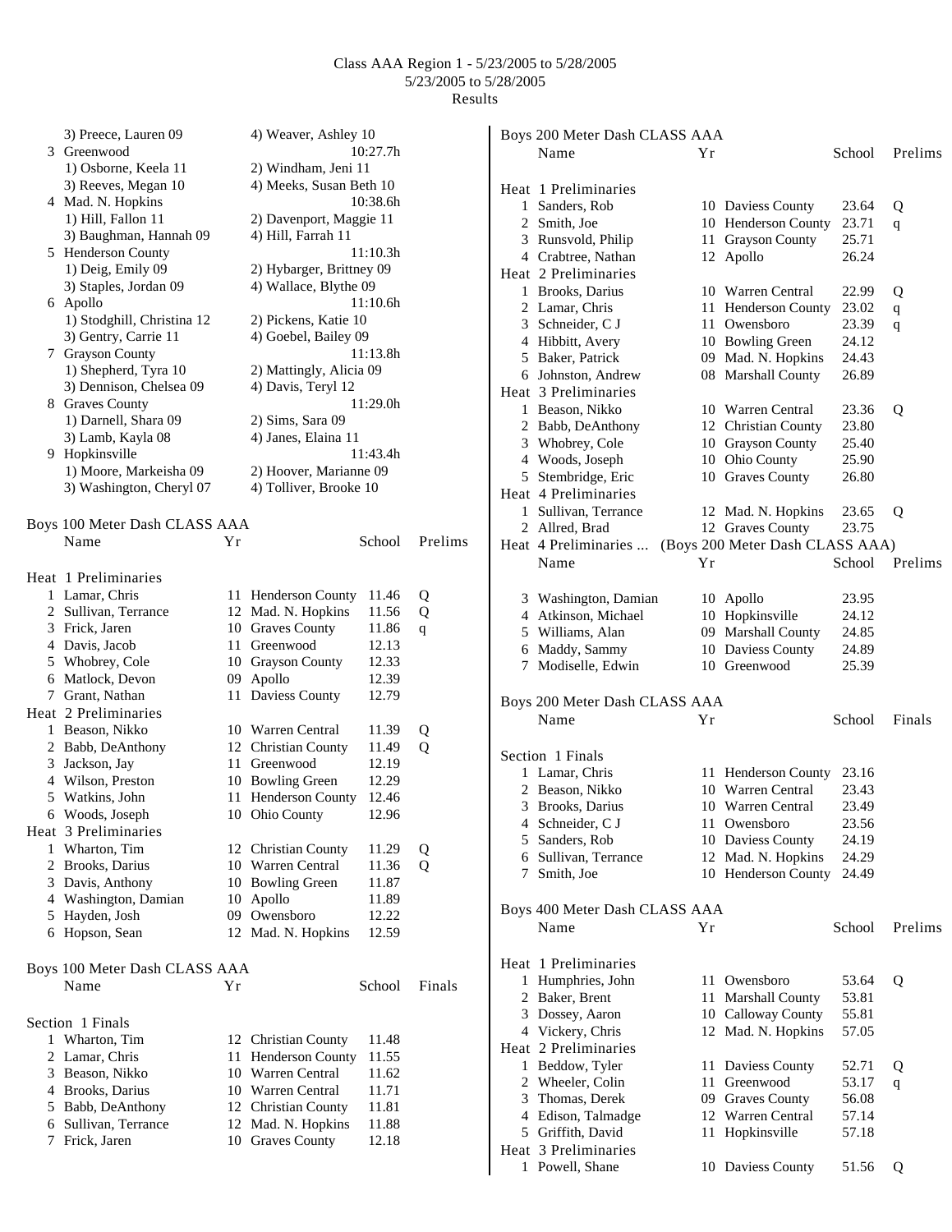|                      | 2 Smith, Joe                  |      | 10 Henderson County   | 51.63   | q      |
|----------------------|-------------------------------|------|-----------------------|---------|--------|
|                      | 3 Lee, Brandon                |      | 12 Mad. N. Hopkins    | 53.60   | q      |
|                      | 4 Harris, Ike                 |      | 10 Bowling Green      | 55.67   |        |
|                      | 5 Matlock, Devon              |      | 09 Apollo             | 57.44   |        |
|                      | 6 Irwan, Robert               |      | 12 Calloway County    | 58.50   |        |
|                      | 7 Carter, Boone               | 09   | Grayson County        | 1:00.84 |        |
|                      | Heat 4 Preliminaries          |      |                       |         |        |
|                      | 1 Wharton, Tim                |      | 12 Christian County   | 51.30   | Q      |
|                      | 2 Garner, Alan                |      | 11 Henderson County   | 53.86   |        |
|                      | 3 Walltrip, Justin            | 11 - | Owensboro             | 54.27   |        |
|                      | 4 Amos, Jerwun                | 11   | Greenwood             | 55.00   |        |
|                      | 5 Bartley, Clyde              |      | 09 Apollo             | 59.10   |        |
|                      | 6 Kendall, Adam               |      | 10 Graves County      | 1:02.34 |        |
|                      |                               |      |                       |         |        |
|                      | Boys 400 Meter Dash CLASS AAA |      |                       |         |        |
|                      | Name                          | Υr   |                       | School  | Finals |
|                      | Section 1 Finals              |      |                       |         |        |
| 1                    | Beddow, Tyler                 |      | 11 Daviess County     | 50.83   |        |
|                      | 2 Powell, Shane               |      | 10 Daviess County     | 50.93   |        |
|                      | 3 Wharton, Tim                |      | 12 Christian County   | 51.66   |        |
|                      | 4 Smith, Joe                  |      | 10 Henderson County   | 52.77   |        |
|                      | 5 Lee, Brandon                |      | 12 Mad. N. Hopkins    | 53.86   |        |
|                      | 6 Wheeler, Colin              | 11 - | Greenwood             | 54.40   |        |
| 7                    | Humphries, John               | 11   | Owensboro             | 54.60   |        |
|                      | Boys 800 Meter Run CLASS AAA  |      |                       |         |        |
|                      | Name                          | Υr   |                       | School  | Finals |
| Section 1            |                               |      |                       |         |        |
|                      | 1 Hall, Tim                   |      | 12 Mad. N. Hopkins    | 2:00.05 |        |
|                      | 2 Dunaway, Jon                |      | 11 Daviess County     | 2:01.92 |        |
|                      | 3 Yeckering, Jamie            |      | 12 Daviess County     | 2:03.22 |        |
|                      | 4 Hawkins, Vincent            |      | 10 Hopkinsville       | 2:04.42 |        |
|                      | 5 Gift, Wes                   |      | 12 Grayson County     | 2:04.72 |        |
|                      | 6 Wilson, Reggie              | 12   | Apollo                | 2:05.22 |        |
|                      | 7 Allen, Andrew               | 11   | Mad. N. Hopkins       | 2:05.42 |        |
|                      | 8 Prather, Randon             |      | 12 Marshall County    | 2:05.95 |        |
|                      | 9 Wells, Jordan               |      | 10 Owensboro          | 2:06.89 |        |
|                      | 10 Wade, Jacob                |      | 09 Calloway County    | 2:07.92 |        |
|                      | 11 Welch, Corev               |      | 11 Greenwood          | 2:08.86 |        |
|                      | 12 Midgett, Drake             | 11   | Greenwood             | 2:09.22 |        |
|                      | 13 Clemons, Blake             | 10   | <b>Grayson County</b> | 2:10.62 |        |
|                      | 14 Lee, Josh                  | 08   | Calloway County       | 2:16.96 |        |
| Section <sub>2</sub> |                               |      |                       |         |        |
|                      |                               |      |                       |         |        |
| 1                    | Frank, Anthony                | 10   | Hopkinsville          | 2:09.12 |        |
| 2                    | Payne, Isaac                  | 12   | Owensboro             | 2:11.69 |        |
|                      | 3 Korba, Chris                |      | 12 Bowling Green      | 2:14.35 |        |
|                      | 4 Stodghill, Chris            | 09   | Apollo                | 2:16.82 |        |
|                      | 5 Roberson, Michael           |      | 10 Bowling Green      | 2:19.93 |        |
|                      | 6 Dublin, Joey                | 11   | <b>Graves County</b>  | 2:55.40 |        |
|                      | Boys 1600 Meter Run CLASS AAA |      |                       |         |        |
|                      | Name                          | Υr   |                       | School  | Finals |
| Section 1            |                               |      |                       |         |        |
| 1                    | Eaton, Michael                | 11   | Greenwood             | 4:25.11 |        |
| 2                    | Dunaway, Jon                  | 11   | Daviess County        | 4:35.35 |        |
|                      | 3 Stewart, Steven             | 09   | <b>Grayson County</b> | 4:37.45 |        |
|                      | 4 Belcher, Chris              | 11   | <b>Grayson County</b> | 4:39.42 |        |
|                      | 5 Clark, Jordan               |      | 10 Daviess County     | 4:41.93 |        |

|              | 6 Payne, Jordan<br>7 Frank, Anthony |     | 10 Marshall County<br>10 Hopkinsville | 4:44.56<br>4:47.23 |              |
|--------------|-------------------------------------|-----|---------------------------------------|--------------------|--------------|
|              | 8 Dickinson, Todd                   |     | 09 Apollo                             | 4:47.50            |              |
|              | 9 Hart, Steven                      |     | 11 Calloway County 4:48.17            |                    |              |
|              | 10 Hart, Ben                        | 11  | Calloway County 4:52.34               |                    |              |
|              | 11 Sharber, Mitchell                | 12  | Apollo                                | 4:53.04            |              |
|              | 12 Settle, Nate                     |     | 11 Greenwood                          | 4:53.81            |              |
|              | 13 Rowe, Donald                     |     | 11 Marshall County                    | 4:55.64            |              |
|              | 14 Hundley, Micah                   |     | 12 Mad. N. Hopkins 4:58.68            |                    |              |
|              | 15 Elder, Joey                      |     | 11 Bowling Green                      | 5:03.72            |              |
| Section 2    |                                     |     |                                       |                    |              |
|              | 1 Roberts, Philip                   |     | 08 Owensboro                          | 5:05.07            |              |
|              | 2 Kvietkus, Johnny                  |     | 08 Hopkinsville                       | 5:11.01            |              |
|              | 3 Phillips, Justin                  |     | 09 Owensboro                          | 5:15.12            |              |
|              | 4 Crowley, Daniel                   |     | 09 Mad. N. Hopkins 5:15.15            |                    |              |
|              | 5 Riegler, Jason                    |     | 09 Graves County                      | 5:39.54            |              |
|              | 6 Orduna, Rafael                    |     | 11 Graves County                      | 5:40.64            |              |
| 7            | Korba, Chris                        |     | 12 Bowling Green                      | 5:58.56            |              |
|              |                                     |     |                                       |                    |              |
|              | Boys 3200 Meter Run CLASS AAA       |     |                                       |                    |              |
|              | Name                                | Yr  |                                       | School             | Finals       |
|              |                                     |     |                                       |                    |              |
| Section 1    |                                     |     |                                       |                    |              |
|              | 1 Eaton, Michael                    | 11  | Greenwood                             | 10:04.44           |              |
|              | 2 Bowens, James                     |     | 10 Marshall County 10:12.78           |                    |              |
|              | 3 Belcher, Chris                    |     | 11 Grayson County 10:18.05            |                    |              |
|              | 4 Stewart, Steven                   |     | 09 Grayson County 10:32.83            |                    |              |
|              | 5 Hawkins, Drew                     |     | 12 Daviess County                     | 10:38.07           |              |
|              | 6 Malony, Nathan                    |     | 12 Daviess County                     | 10:45.48           |              |
|              | 7 Hart, Steven                      |     | 11 Calloway County 10:46.98           |                    |              |
|              | 8 Russeau, Kris                     |     | 11 Calloway County 10:53.39           |                    |              |
|              | 9 Settle, Nate                      |     | 11 Greenwood                          | 11:01.23           |              |
|              | 10 Hybarger, Cody                   |     | 10 Henderson County11:04.03           |                    |              |
| 11           | Stroub, Jeffery                     |     | 12 Hopkinsville                       | 11:14.21           |              |
|              | 12 Shaffer, James                   |     | 09 Mad. N. Hopkins 11:17.21           |                    |              |
|              | 13 Kvietkus, Johnny                 |     | 08 Hopkinsville                       | 11:21.65           |              |
|              | 14 Cherry, Tyler                    |     | 09 Warren Central 11:34.46            |                    |              |
|              | 15 Flener, Ian                      |     | 09 Apollo                             | 11:49.11           |              |
|              | 16 Phillips, Justin                 |     | 09 Owensboro                          | 11:49.51           |              |
|              | 17 Rowland, Kelsey                  |     | 09 Graves County                      | 11:49.74           |              |
| 18           | Elder, Joey                         | 11  | <b>Bowling Green</b>                  | 12:13.57           |              |
|              | 19 Allen, Ryan                      |     | 12 Bowling Green                      | 12:16.67           |              |
|              | Boys 110 Meter Hurdles CLASS AAA    |     |                                       |                    |              |
|              | Name                                | Υr  |                                       | School             | Prelims      |
|              |                                     |     |                                       |                    |              |
|              | Heat 1 Preliminaries                |     |                                       |                    |              |
| 1            | Treesh, Sammy                       | 12  | Daviess County                        | 16.30              | Q            |
|              | 2 Todd, Grant                       | 11  | Apollo                                | 16.54              | О            |
|              | 3 Parker, Mario                     |     | 12 Warren Central                     | 18.67              |              |
|              | 4 Carwile, Wes                      |     | 09 Grayson County                     | 19.61              |              |
|              | 5 Carter, Boone                     | 09  | <b>Grayson County</b>                 | 19.97              |              |
|              | Heat 2 Preliminaries                |     |                                       |                    |              |
| $\mathbf{1}$ | Jackson, Malcolm                    |     | 10 Henderson County                   | 16.95              | Q            |
|              | 2 Tucker, Chris                     |     | 10 Bowling Green                      | 16.98              | $\mathbf{O}$ |
|              | 3 McDuffen, Michael                 |     | 09 Hopkinsville                       | 18.68              |              |
|              | 4 Williams, Scott                   |     | 08 Marshall County                    | 19.15              |              |
|              | Heat 3 Preliminaries                |     |                                       |                    |              |
| 1            | Schneider, C J                      | 11- | Owensboro                             | 15.78              | Q            |
|              | 2 Gillham, Jesse                    |     | 10 Henderson County                   | 16.95              | Q            |
| 3            | Roberson, Michael                   |     | 10 Bowling Green                      | 17.55              | q            |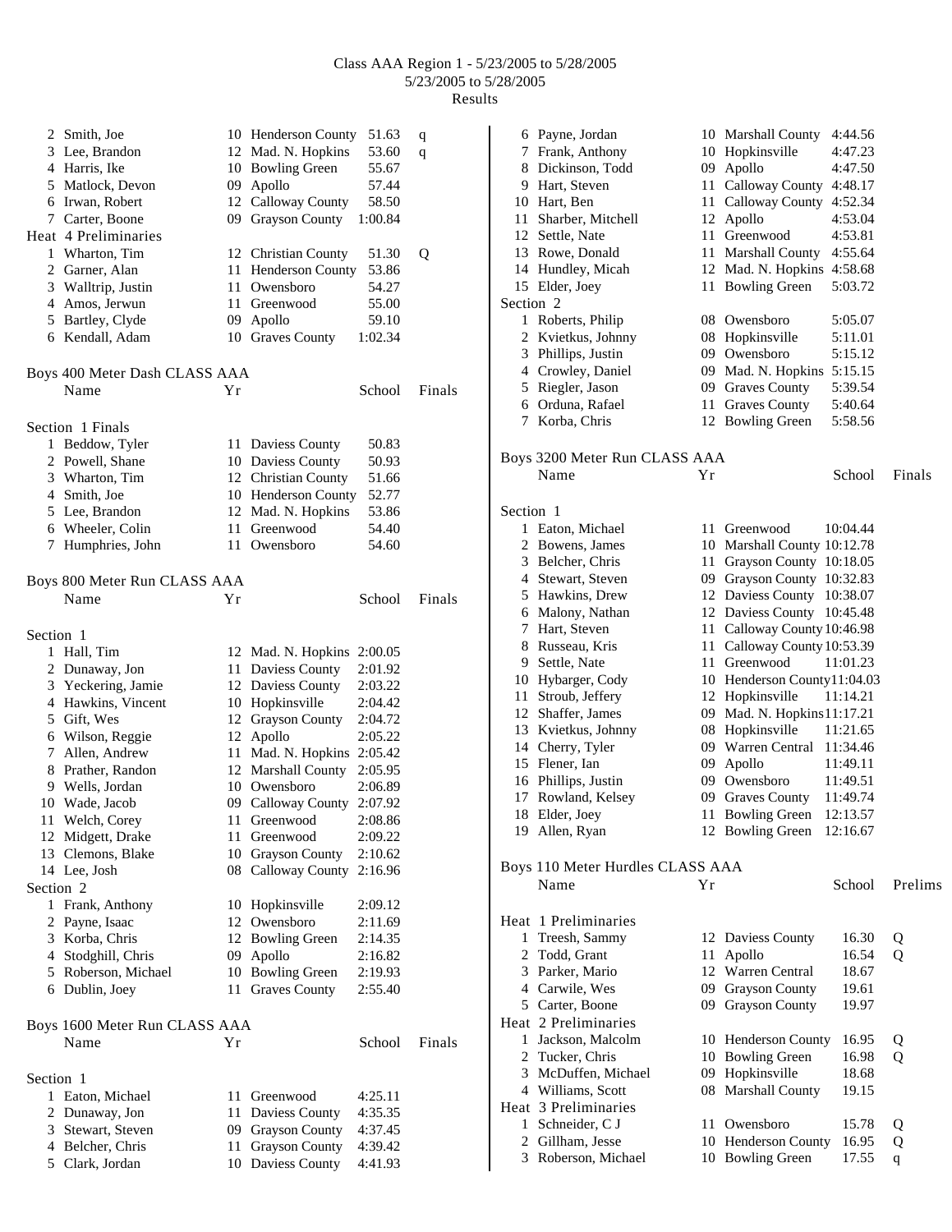|   | 4 Dewitt, Keegan                 |    | 09 Owensboro                            | 19.62   |         |
|---|----------------------------------|----|-----------------------------------------|---------|---------|
|   | Boys 110 Meter Hurdles CLASS AAA |    |                                         |         |         |
|   | Name                             | Υr |                                         | School  | Finals  |
|   | Section 1 Finals                 |    |                                         |         |         |
|   | 1 Schneider, C J                 | 11 | Owensboro                               | 15.62   |         |
|   | 2 Todd, Grant                    | 11 | Apollo                                  | 16.32   |         |
|   | 3 Treesh, Sammy                  |    | 12 Daviess County                       | 16.35   |         |
|   | 4 Jackson, Malcolm               |    | 10 Henderson County                     | 16.43   |         |
|   | 5 Gillham, Jesse                 |    |                                         | 16.82   |         |
|   | 6 Roberson, Michael              |    | 10 Henderson County<br>10 Bowling Green | 17.69   |         |
|   |                                  |    |                                         |         |         |
|   | Boys 300 Meter Hurdles CLASS AAA |    |                                         |         | Prelims |
|   | Name                             | Υr |                                         | School  |         |
|   | Heat 1 Preliminaries             |    |                                         |         |         |
|   | 1 Treesh, Sammy                  |    | 12 Daviess County                       | 42.67   | Q       |
|   | 2 Ratcliff, Corey                |    | 12 Hopkinsville                         | 43.64   | Q       |
|   | 3 Gift, Wes                      |    | 12 Grayson County                       | 44.14   |         |
|   | 4 Dewitt, Keegan                 |    | 09 Owensboro                            | 47.11   |         |
|   | 5 Hayes, Derrick                 |    | 10 Bowling Green                        | 47.18   |         |
|   | Heat 2 Preliminaries             |    |                                         |         |         |
|   | 1 Tucker, Chris                  |    | 10 Bowling Green                        | 44.92   | Q       |
|   | 2 Jackson, Malcolm               |    | 10 Henderson County                     | 45.12   | Q       |
|   | 3 Wheeler, Colin                 |    | 11 Greenwood                            | 46.12   |         |
|   | 4 Williams, Scott                |    | 08 Marshall County                      | 47.25   |         |
|   | 5 McDuffen, Michael              |    | 09 Hopkinsville                         | 47.59   |         |
|   | 6 Phillips, Justin               |    | 09 Owensboro                            | 53.29   |         |
|   | Heat 3 Preliminaries             |    |                                         |         |         |
|   | 1 Todd, Grant                    |    | 11 Apollo                               | 41.83   | Q       |
|   | 2 Gillham, Jesse                 |    | 10 Henderson County                     | 43.06   | Q       |
|   | 3 Whitaker, Rhett                |    |                                         | 43.36   |         |
|   |                                  |    | 09 Daviess County                       | 45.40   | q       |
|   | 4 Parker, Jesse                  |    | 09 Marshall County                      |         |         |
|   | 5 Smith, Josh                    |    | 10 Grayson County                       | 45.76   |         |
|   | Boys 300 Meter Hurdles CLASS AAA |    |                                         |         |         |
|   | Name                             | Υr |                                         | School  | Finals  |
|   | Section 1 Finals                 |    |                                         |         |         |
| 1 | Todd, Grant                      | 11 | Apollo                                  | 41.02   |         |
|   | 2 Treesh, Sammy                  |    | 12 Daviess County                       | 41.42   |         |
|   | 3 Ratcliff, Corey                |    | 12 Hopkinsville                         | 42.46   |         |
|   | 4 Tucker, Chris                  |    | 10 Bowling Green                        | 42.69   |         |
|   | 5 Whitaker, Rhett                |    | 09 Daviess County                       | 42.92   |         |
|   | 6 Gillham, Jesse                 |    | 10 Henderson County                     | 43.72   |         |
|   | 7 Jackson, Malcolm               |    | 10 Henderson County                     | 45.29   |         |
|   | Boys 4x100 Meter Relay CLASS AAA |    |                                         |         |         |
|   | Team                             |    |                                         | Prelims |         |
|   |                                  |    | Relay                                   |         |         |
|   | Heat 1 Preliminaries             |    |                                         |         |         |
|   | 1 Owensboro High School          |    |                                         | 45.15   | Q       |
|   | 1) Hayden, Josh 09               |    | 2) Humphries, John 11                   |         |         |
|   | 3) Schneider, C J 11             |    | 4) Sapp, Eric 10                        |         |         |
|   | 2 Graves County                  |    |                                         | 45.85   | 0       |
|   | 1) Thacker, Daniel 10            |    | 2) Frick, Jaren 10                      |         |         |
|   | 3) Sims, Zach 11                 |    | 4) Allred, Brad 12                      |         |         |
|   | 3 Hopkinsville                   |    |                                         | 46.22   | Q       |
|   | 1) Coleman, Eric 10              |    | 2) Smith, James 12                      |         |         |

|      | 3) Atkinson, Michael 10                                  | 4) Cole, Dewey 12        |            |  |  |
|------|----------------------------------------------------------|--------------------------|------------|--|--|
|      | 4 Apollo                                                 |                          | 48.26      |  |  |
|      | 1) Crabtree, Nathan 12                                   | 2) Jarvis, David 11      |            |  |  |
|      | 3) Lee, Owen 09                                          | 4) Bartley, Clyde 09     |            |  |  |
|      | --- Bowling Green                                        |                          | DQ         |  |  |
|      | 1) Davis, Anthony 10                                     | 2) Hibbitt, Avery 10     |            |  |  |
|      | 3) Watt, Cedrick 11                                      | 4) Wilson, Preston 10    |            |  |  |
|      | Heat 2 Preliminaries  (Boys 4x100 Meter Relay CLASS AAA) |                          |            |  |  |
|      | Team                                                     | Prelims<br>Relay         |            |  |  |
|      |                                                          |                          |            |  |  |
|      | Heat 2 Preliminaries                                     |                          |            |  |  |
|      | 1 Henderson County                                       |                          | 44.59<br>Q |  |  |
|      | 1) Gillham, Jesse 10                                     | 2) Garner, Alan 11       |            |  |  |
|      | 3) Smith, Chad 12                                        | 4) Lamar, Chris 11       |            |  |  |
|      | 2 Warren Central                                         |                          | 44.96<br>Q |  |  |
|      | 1) Barnett, Gary 12                                      | 2) Beason, Nikko 10      |            |  |  |
|      | 3) Brooks, Darius 10                                     | 4) Wells, Adrian 12      |            |  |  |
|      | 3 Mad. N. Hopkins                                        |                          | 45.53<br>Q |  |  |
|      | 1) Bryant, Clyde 12                                      | 2) Hopson, Sean 12       |            |  |  |
|      | 3) Boyd, Blake 12                                        | 4) Sullivan, Terrance 12 |            |  |  |
|      | 4 Greenwood                                              |                          | 45.69      |  |  |
|      | 1) Modiselle, Edwin 10                                   | 2) Davis, Jacob 11       | q          |  |  |
|      | 3) Perkins, Patrick 12                                   | 4) Amos, Jerwun 11       |            |  |  |
|      | 5 Daviess County                                         |                          | 45.73      |  |  |
|      | 1) Maddy, Sammy 10                                       | 2) Logsdon, Nathan 12    |            |  |  |
|      | 3) Sanders, Rob 10                                       | 4) Coalter, Kevin 09     |            |  |  |
|      | 6 Grayson County                                         |                          | 48.83      |  |  |
|      |                                                          |                          |            |  |  |
|      | 1) Whobrey, Cole 10                                      | 2) Mudd, Jesse 11        |            |  |  |
|      | 3) Runsvold, Philip 11                                   | 4) Byrd, Chad 10         |            |  |  |
|      |                                                          |                          |            |  |  |
|      | Boys 4x100 Meter Relay CLASS AAA                         |                          |            |  |  |
|      | Team                                                     | Finals<br>Relay          |            |  |  |
|      |                                                          |                          |            |  |  |
|      | Section 1 Finals                                         |                          |            |  |  |
| 1    | <b>Henderson County</b>                                  |                          | 44.84      |  |  |
|      | 1) Gillham, Jesse 10                                     | 2) Garner, Alan 11       |            |  |  |
|      | 3) Smith, Chad 12                                        | 4) Lamar, Chris 11       |            |  |  |
|      | 2 Warren Central                                         |                          | 44.85      |  |  |
|      | 1) Barnett, Gary 12                                      | 2) Beason, Nikko 10      |            |  |  |
|      | 3) Brooks, Darius 10                                     | 4) Wells, Adrian 12      |            |  |  |
| 3    | Mad. N. Hopkins                                          | 44.91                    |            |  |  |
|      | 1) Bryant, Clyde 12                                      | 2) Hopson, Sean 12       |            |  |  |
|      | 3) Boyd, Blake 12                                        | 4) Sullivan, Terrance 12 |            |  |  |
|      | 4 Owensboro High School                                  | 45.11                    |            |  |  |
|      | 1) Hayden, Josh 09                                       | 2) Humphries, John 11    |            |  |  |
|      | 3) Schneider, C J 11                                     | 4) Sapp, Eric 10         |            |  |  |
|      | 5 Graves County                                          |                          | 45.88      |  |  |
|      | 1) Thacker, Daniel 10                                    | 2) Frick, Jaren 10       |            |  |  |
|      | 3) Sims, Zach 11                                         | 4) Allred, Brad 12       |            |  |  |
|      | 6 Hopkinsville                                           |                          | 46.24      |  |  |
|      | 1) Coleman, Eric 10                                      | 2) Smith, James 12       |            |  |  |
|      | 3) Atkinson, Michael 10                                  | 4) Cole, Dewey 12        |            |  |  |
|      | --- Greenwood                                            |                          | DQ         |  |  |
|      | 1) Modiselle, Edwin 10                                   | 2) Davis, Jacob 11       |            |  |  |
|      | 3) Perkins, Patrick 12                                   | 4) Amos, Jerwun 11       |            |  |  |
|      |                                                          |                          |            |  |  |
|      | Boys 4x200 Meter Relay CLASS AAA                         |                          |            |  |  |
|      | Team                                                     | Prelims<br>Relay         |            |  |  |
|      |                                                          |                          |            |  |  |
| Heat | 1 Preliminaries                                          |                          |            |  |  |
| 1    | Hopkinsville                                             | 1:34.57                  | Q          |  |  |
|      |                                                          |                          |            |  |  |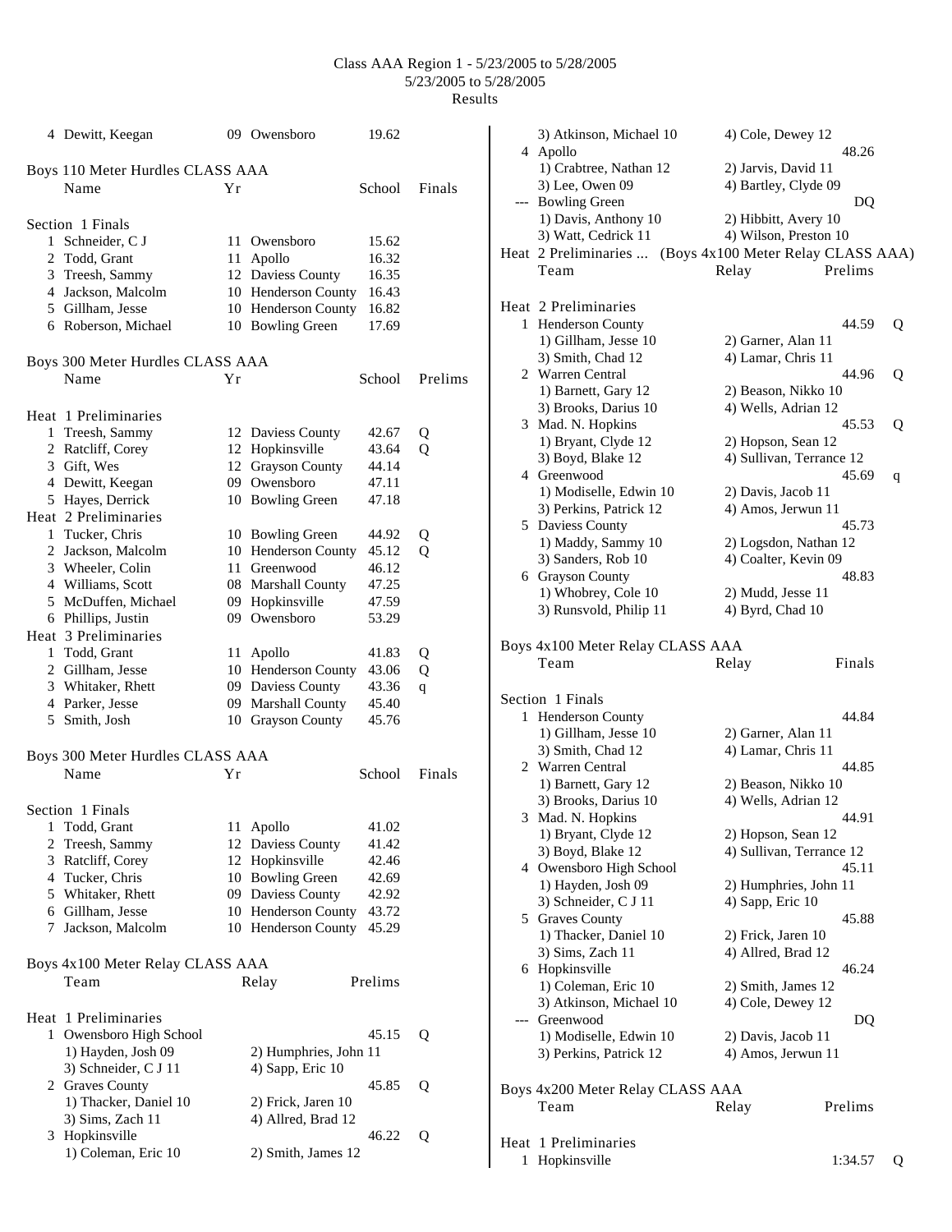Boys 4x400 Meter Relay CLASS AAA

Team Relay Prelims

1) Coleman, Eric 10 2) Cole, Dewey 12 3) Atkinson, Michael 10 4) Smith, James 12 2 Greenwood 1:35.91 Q 1) Modiselle, Edwin 10 2) Davis, Jacob 11 3) Perkins, Patrick 12 4) Wheeler, Colin 11 3 Graves County 1:36.31 Q 1) Thacker, Daniel 10 2) Frick, Jaren 10 3) Sims, Zach 11 4) Allred, Brad 12 4 Grayson County 1:40.78 1) Mudd, Jesse 11 3) Whobrey, Cole 10 --- Marshall County 1) Larson, Tyler 11 3) Williams, Alan 09 --- Daviess County 1) Logsdon, Nathan 12 3) Powell, Shane 10 Heat 2 Preliminaries 1 Henderson County 1:32.19 Q 1) Smith, Joe  $10$ 3) Garner, Alan 11 2 Warren Central 1:32.22 Q 1) Barnett, Gary 12 3) Brooks, Darius 10 3 Bowling Green 1:34.69 Q 1) Franklin, Chad 12 3) Watt, Cedrick 11 4 Mad. N. Hopkins 1:34.76 q 1) Sullivan, Terrance 12 3) Boyd, Blake 12 5 Owensboro High School 1) Humphries, John 11 3) Sapp, Eric 10 6 Apollo 1) Evans, Phillip 09 3) Washington, Damian 10 Boys 4x200 Meter Relay CLASS A Team Relay Finals Section 1 Finals 1 Henderson County 1) Smith, Joe  $10$ 3) Garner, Alan 11 2 Warren Central 1) Barnett, Gary 12 3) Brooks, Darius 10 3 Bowling Green 1) Franklin, Chad 12 3) Watt, Cedrick 11 4 Hopkinsville 1) Coleman, Eric 10 3) Atkinson, Michael 10 5 Greenwood 1) Modiselle, Edwin 10 3) Perkins, Patrick 12 4) Wheeler, Colin 11 6 Mad. N. Hopkins 1:36.75

1) Sullivan, Terrance 12 2) Quinn, Barry 10 3) Boyd, Blake 12 4) Hopson, Sean 12 7 Graves County 1:36.91 1) Thacker, Daniel 10 2) Frick, Jaren 10 3) Sims, Zach 11 4) Allred, Brad 12

| $\overline{\mathbf{C}}$  |
|--------------------------|
|                          |
|                          |
| (                        |
|                          |
|                          |
| $\overline{\phantom{a}}$ |
|                          |
|                          |
|                          |
| $\overline{a}$           |
|                          |
|                          |
|                          |
|                          |
|                          |
|                          |
|                          |
|                          |
|                          |
|                          |
|                          |
|                          |
|                          |
|                          |
|                          |
|                          |
|                          |
|                          |
|                          |
|                          |
|                          |
|                          |
|                          |
|                          |
|                          |
|                          |
|                          |
|                          |
|                          |
|                          |

|    | Heat 1 Preliminaries                  |                                               |   |
|----|---------------------------------------|-----------------------------------------------|---|
| 1  | Hopkinsville                          | 3:35.33                                       | Q |
|    | 1) Cole, Dewey 12                     | 2) Hawkins, Vincent 10                        |   |
|    | 3) Coleman, Eric 10                   | 4) Ratcliff, Corey 12                         |   |
|    | 2 Marshall County                     | 3:36.93                                       | Q |
|    | 1) Payne, Jordan 10                   | 2) Prather, Randon 12                         |   |
|    | 3) Klein, Chris 12                    | 4) Baker, Brent 11                            |   |
| 3  | Mad. N. Hopkins                       | 3:38.38                                       | Q |
|    | 1) Vickery, Chris 12                  | 2) Hall, Tim 12                               |   |
|    | 3) Quinn, Barry 10                    | 4) Lee, Brandon 12                            |   |
| 4  | Owensboro High School                 | 3:43.98                                       |   |
|    | 1) Cotton, Andrew 11                  | 2) Sapp, Eric 10                              |   |
|    | 3) Walltrip, Justin 11                | 4) Humphries, John 11                         |   |
| 5. | Greenwood                             | 3:50.71                                       |   |
|    | 1) Modiselle, Edwin 10                | 2) Midgett, Drake 11                          |   |
|    | 3) Wheeler, Colin 11                  | 4) Amos, Jerwun 11                            |   |
|    | 6 Warren Central                      | 3:58.55                                       |   |
|    | 1) Edison, Talmadge 12                | 2) Fields, Michael 11                         |   |
|    | 3) Hollowell, Kevin 12                | 4) Parker, Mario 12                           |   |
|    | Heat 2 Preliminaries                  |                                               |   |
| 1  | Daviess County                        | 3:30.00                                       | Q |
|    | 1) Powell, Shane 10                   | 2) Beddow, Tyler 11                           |   |
|    | 3) Logsdon, Nathan 12                 | 4) Yeckering, Jamie 12                        |   |
| 2  | Henderson County                      | 3:33.40                                       | Q |
|    | 1) Smith, Joe 10                      | 2) Hawkins, Kris 10                           |   |
|    | 3) Garner, Alan 11                    | 4) Teer, Landon 12                            |   |
|    | 3 Grayson County                      | 3:37.47                                       | Q |
|    | 1) Mudd, Jesse 11                     | 2) Gift, Wes 12                               |   |
|    | 3) Clemons, Blake 10                  | 4) Smith, Josh 10                             |   |
|    | 4 Bowling Green                       | 3:37.54                                       | q |
|    | 1) Wilson, Preston 10                 | 2) Hibbitt, Avery 10                          |   |
|    | 3) Johnson, Chris 10                  | 4) Harris, Ike 10                             |   |
| 5  | Apollo                                | 3:53.49                                       |   |
|    | 1) Sharber, Mitchell 12               | 2) Stodghill, Chris 09                        |   |
|    | 3) Matlock, Devon 09                  | 4) Bartley, Clyde 09                          |   |
|    | 6 Graves County                       | 4:00.36                                       |   |
|    | 1) Hayes, Ethan 10                    | 2) Thomas, Derek 09                           |   |
|    | 3) Thacker, Daniel 10                 | 4) Sims, Zach 11                              |   |
|    | Boys 4x400 Meter Relay CLASS AAA      |                                               |   |
|    |                                       | Finals                                        |   |
|    | Team                                  | Relay                                         |   |
|    | Section 1 Finals                      |                                               |   |
| 1  |                                       | 3:29.76                                       |   |
|    | Daviess County<br>1) Powell, Shane 10 |                                               |   |
|    | 3) Logsdon, Nathan 12                 | 2) Beddow, Tyler 11<br>4) Yeckering, Jamie 12 |   |
|    | 2 Henderson County                    | 3:31.07                                       |   |
|    | 1) Smith, Joe 10                      | 2) Hawkins, Kris 10                           |   |
|    | 3) Garner, Alan 11                    | 4) Teer, Landon 12                            |   |
| 3  | Mad. N. Hopkins                       | 3:32.83                                       |   |
|    | 1) Vickery, Chris 12                  | 2) Hall, Tim 12                               |   |
|    | 3) Quinn, Barry 10                    | 4) Lee, Brandon 12                            |   |
| 4  | Marshall County                       | 3:33.90                                       |   |
|    | 1) Payne, Jordan 10                   | 2) Prather, Randon 12                         |   |
|    | 3) Klein, Chris 12                    | 4) Baker, Brent 11                            |   |
| 5  | Hopkinsville                          | 3:36.50                                       |   |
|    |                                       |                                               |   |

1) Cole, Dewey 12 2) Hawkins, Vincent 10